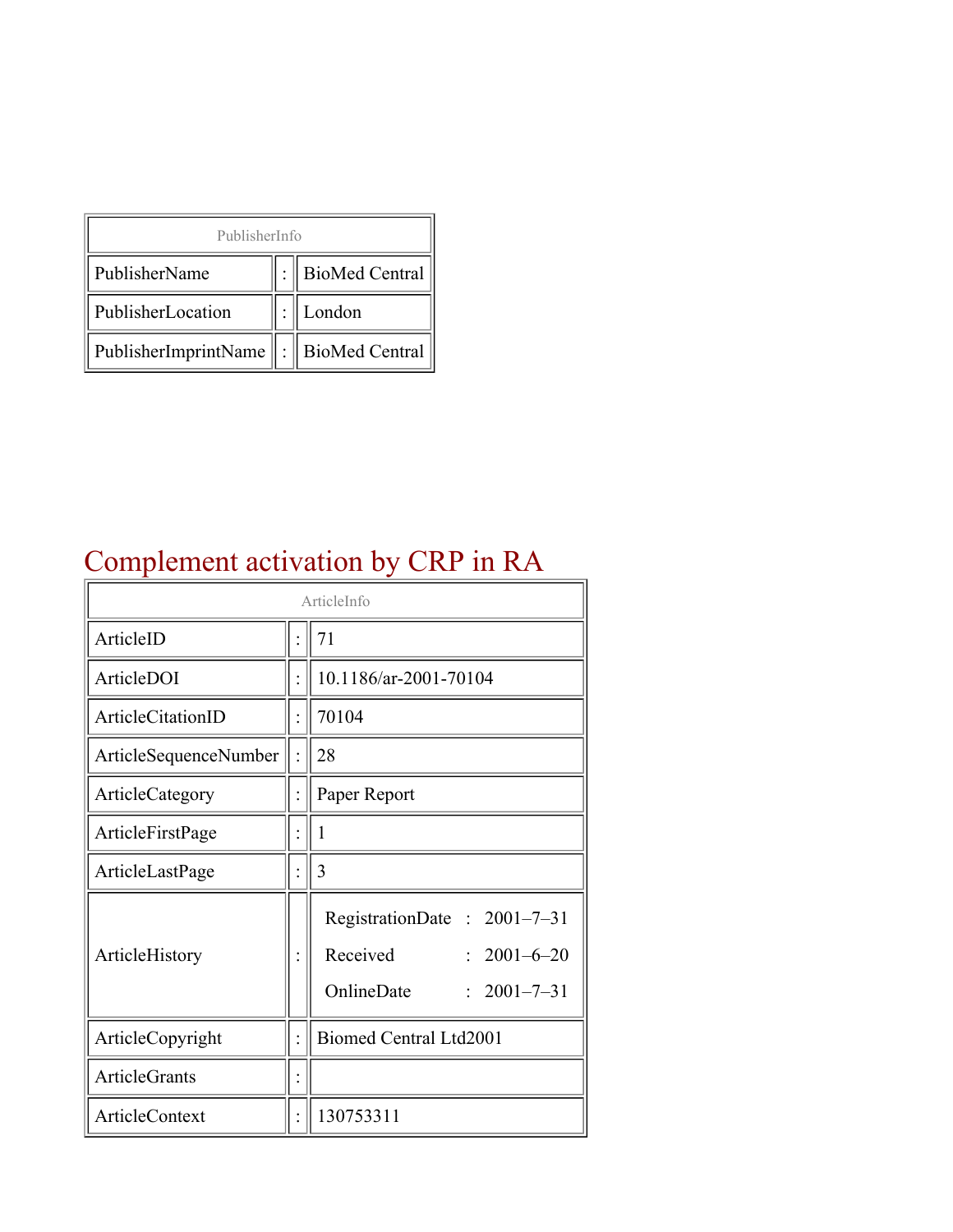#### Richard Brasington, Aff1

Aff1 Washington University School of Medicine, St Louis, MO, USA

#### Keywords

Complement, C-reactive protein, rheumatoid arthritis

### Context

There is evidence that the complement system is involved in the pathogenesis of rheumatoid arthritis (RA). The serum and synovial fluid of RA patients contain complement activation products. Treatment of murine collagen-induced arthritis with a monoclonal antibody to C5 prevents the development of arthritis and attenuates established disease. A humanized form of this antibody has been shown to be effective in a phase II trial for treating RA.

The means by which complement becomes activated in RA are unclear. Immune complexes are present in the synovial fluid of patients with RA, although the evidence that these complexes are responsible for complement activation in RA is conflicting. As C-reactive protein (CRP) can activate complement (both *in vivo* and *in vitro*) the authors hypothesize that CRP activates the complement system in RA.

## Significant findings

Serum levels of complexes of CRP and C3d (C3d-CRP) or C4d (CRP-C4d), were significantly higher in patients with active disease, and these levels correlated with the disease activity. Levels of activated C3 and C4 were also increased in patients with active RA. The authors conclude that CRP is partly responsible for the activation of the complement system in RA.

### **Comments**

This study provides evidence that CRP may have an important role in complement activation in RA, since the levels of C3d-CRP and C4d-CRP complexes were higher in patients with active compared to inactive disease. However, there was significant overlap in the findings (e.g. some patients with inactive